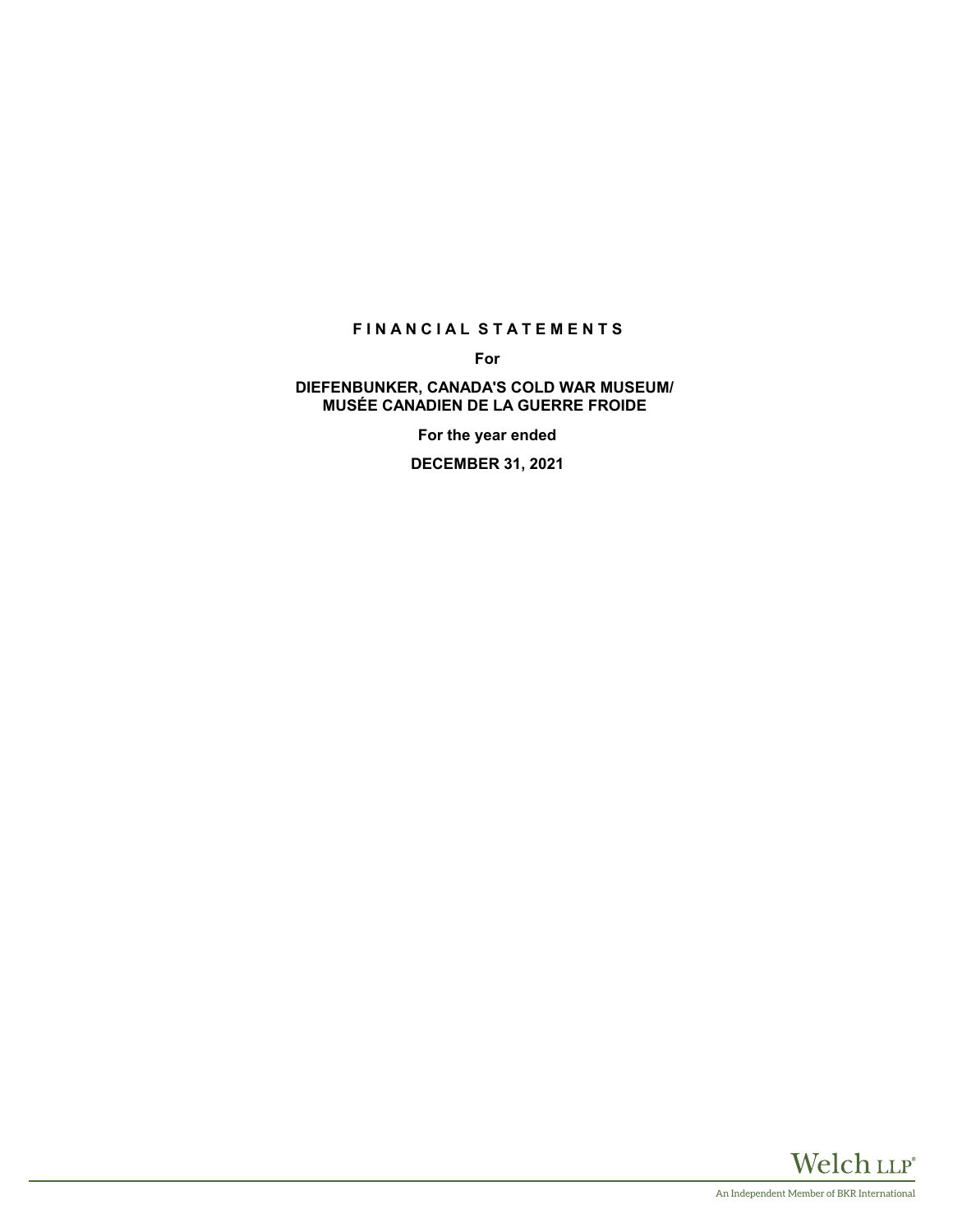# Welch LLP®

## **INDEPENDENT AUDITOR'S REPORT**

To the members of

## **DIEFENBUNKER, CANADA'S COLD WAR MUSEUM/ MUSÉE CANADIEN DE LA GUERRE FROIDE**

#### *Opinion*

We have audited the accompanying financial statements of Diefenbunker, Canada's Cold War Museum/ Musée canadien de la guerre froide, which comprise the statement of financial position as at December 31, 2021, the statements of operations, changes in net assets and cash flows for the year then ended, and a summary of significant accounting policies and other explanatory information.

In our opinion, the financial statements present fairly, in all material respects, the financial position of Diefenbunker, Canada's Cold War Museum/Musée canadien de la guerre froide as at December 31, 2021, the results of its operations and its cash flows for the year then ended in accordance with Canadian accounting standards for not-for-profit organizations.

## *Basis for Opinion*

We conducted our audit in accordance with Canadian generally accepted auditing standards. Our responsibilities under those standards are further described in the *Auditor's Responsibilities for the Audit of the Financial Statements* section of our report. We are independent of the Organization in accordance with the ethical requirements that are relevant to our audit of the financial statements in Canada, and we have fulfilled our ethical responsibilities in accordance with these requirements. We believe that the audit evidence we have obtained is sufficient and appropriate to provide a basis for our opinion.

#### *Responsibility of Management and Those Charged with Governance for the Financial Statements*

Management is responsible for the preparation and fair presentation of these financial statements in accordance with Canadian accounting standards for not-for-profit organizations, and for such internal control as management determines is necessary to enable the preparation of financial statements that are free from material misstatement, whether due to fraud or error.

In preparing the financial statements, management is responsible for assessing the Organization's ability to continue as a going concern, disclosing, as applicable, matters related to going concern and using the going concern basis of accounting unless management either intends to liquidate the Organization or to cease operations, or has no realistic alternative but to do so.

Those charged with governance are responsible for overseeing the Organization's financial reporting process.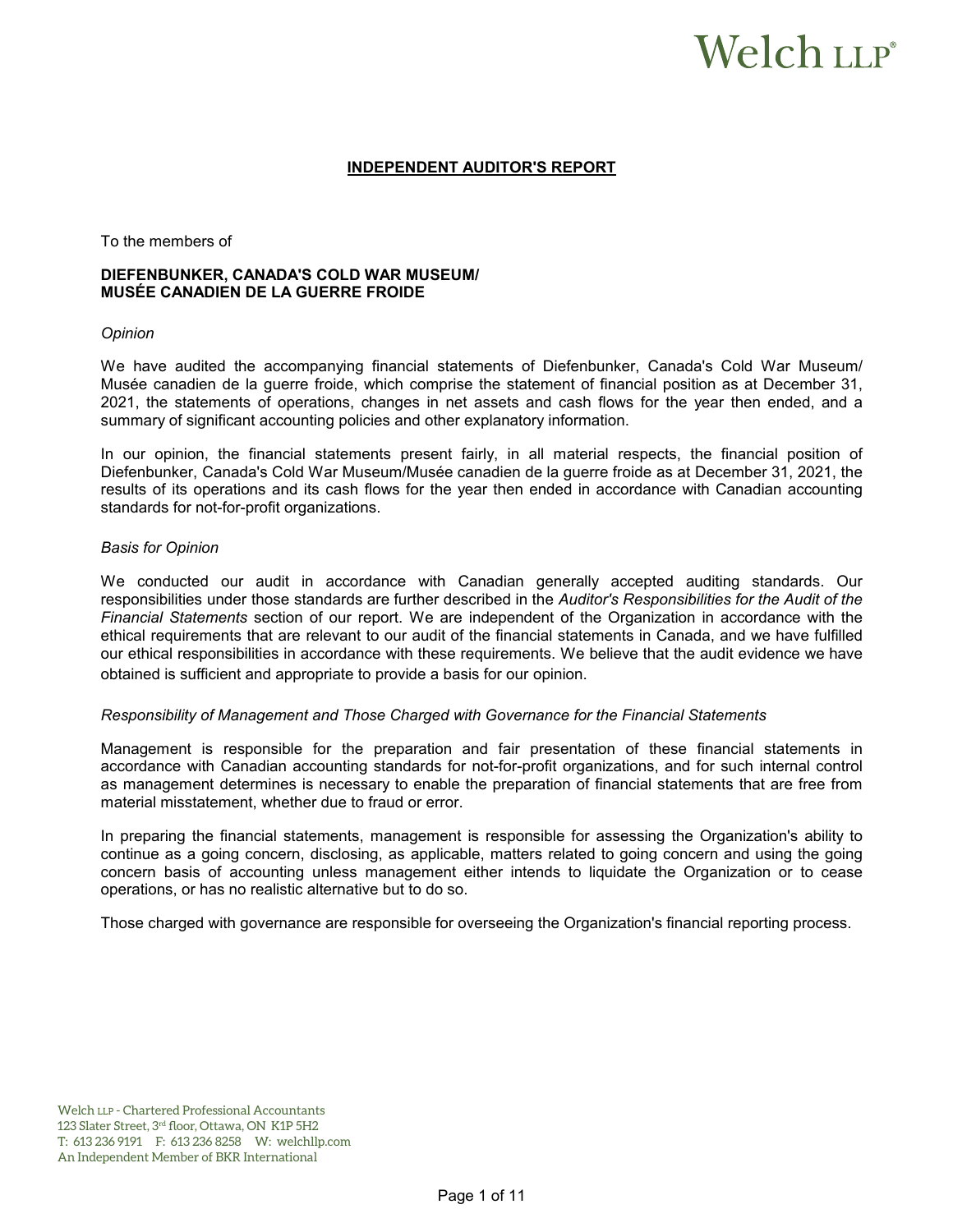## *Auditor's Responsibility for the Audit of the Financial Statement*

Our objectives are to obtain reasonable assurance about whether the financial statements as a whole are free from material misstatement, whether due to fraud or error, and to issue an auditor's report that includes our opinion. Reasonable assurance is a high level of assurance, but is not a guarantee that an audit conducted in accordance with Canadian generally accepted auditing standards will always detect a material misstatement when it exists. Misstatements can arise from fraud or error and are considered material if, individually or in the aggregate, they could reasonably be expected to influence the economic decisions of users taken on the basis of these financial statements.

As part of an audit in accordance with Canadian generally accepted auditing standards, we exercise professional judgment and maintain professional skepticism throughout the audit. We also:

- Identify and assess the risks of material misstatement of the Organization's financial statements, whether due to fraud or error, design and perform audit procedures responsive to those risks, and obtain audit evidence that is sufficient and appropriate to provide a basis for our opinion. The risk of not detecting a material misstatement resulting from fraud is higher than for one resulting from error, as fraud may involve collusion, forgery, intentional omissions, misrepresentations, or the override of internal control.
- Obtain an understanding of internal control relevant to the audit in order to design audit procedures that are appropriate in the circumstances, but not for the purpose of expressing an opinion on the effectiveness of the Organization's internal control.
- Evaluate the appropriateness of accounting policies used and the reasonableness of accounting estimates and related disclosures made by management.
- Conclude on the appropriateness of management's use of the going concern basis of accounting and, based on the audit evidence obtained, whether a material uncertainty exists related to events or conditions that may cast significant doubt on the Organization's ability to continue as a going concern. If we conclude that a material uncertainty exists, we are required to draw attention in our auditor's report to the related disclosures in the Organization's financial statements or, if such disclosures are inadequate, to modify our opinion. Our conclusions are based on the audit evidence obtained up to the date of our auditor's report. However, future events or conditions may cause the Organization to cease to continue as a going concern.
- Evaluate the overall presentation, structure and content of the Organization's financial statements, including the disclosures, and whether the Organization's financial statements represent the underlying transactions and events in a manner that achieves fair presentation.

We communicate with those charged with governance regarding, among other matters, the planned scope and timing of the audit and significant audit findings, including any significant deficiencies in internal control that we identify during our audit.

 $J_0$  lch  $l$   $l$   $D$ 

Chartered Professional Accountants Licensed Public Accountants

Ottawa, Ontario April 13, 2022.

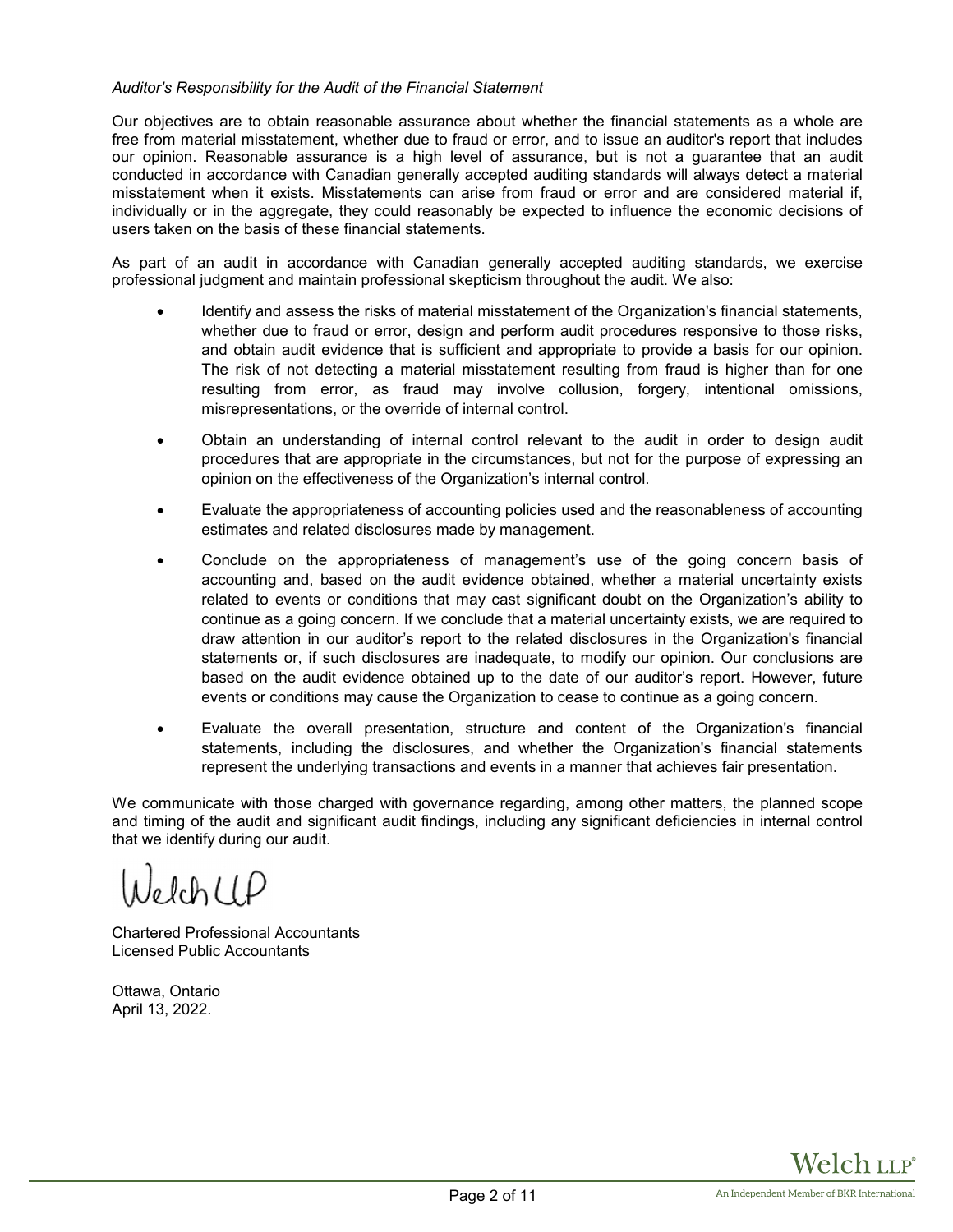# **STATEMENT OF FINANCIAL POSITION**

# **DECEMBER 31, 2021**

|                                                   | 2021             | 2020             |
|---------------------------------------------------|------------------|------------------|
| <b>ASSETS</b>                                     |                  |                  |
| <b>CURRENT ASSETS</b>                             |                  |                  |
| Cash                                              | \$<br>722,731    | \$<br>531,306    |
| Accounts receivable                               | 241,592          | 118,883          |
| Inventories                                       | 22,402           | 8,222            |
| Prepaid expenses                                  | 3,807<br>990,532 | 2,647<br>661,058 |
|                                                   |                  |                  |
| <b>TANGIBLE CAPITAL ASSETS (note 4)</b>           | 2,024,629        | 1,649,516        |
| <b>ARTIFACT COLLECTION (note 2)</b>               |                  |                  |
|                                                   | \$3,015,162      | \$2,310,575      |
| <b>LIABILITIES AND NET ASSETS</b>                 |                  |                  |
| <b>CURRENT LIABILITIES</b>                        |                  |                  |
| Accounts payable and accrued liabilities (note 5) | \$<br>142,505    | \$<br>87,295     |
| Deferred revenue                                  | 6,680            | 3,985            |
| Deferred contributions (note 6)                   | 152,300          | 69,494           |
|                                                   | 301,485          | 160,774          |
| DEFERRED CONTRIBUTIONS RELATED TO                 |                  |                  |
| <b>TANGIBLE CAPITAL ASSETS (note 8)</b>           | 1,708,834        | 1,450,587        |
|                                                   | 2,010,319        | 1,611,361        |
|                                                   |                  |                  |
| <b>NET ASSETS</b>                                 |                  |                  |
| Working Capital Fund - unrestricted               | 461,112          | 248,822          |
| Capital Acquisition Fund - internally restricted  | 543,731          | 450,392          |
|                                                   | 1,004,843        | 699,214          |
|                                                   | \$3,015,162      | \$2,310,575      |

Approved by the Board:

. . . . . . . . . . . . . . . . . . . . . . . . . . . . . President

 $\mathcal{A}$ 

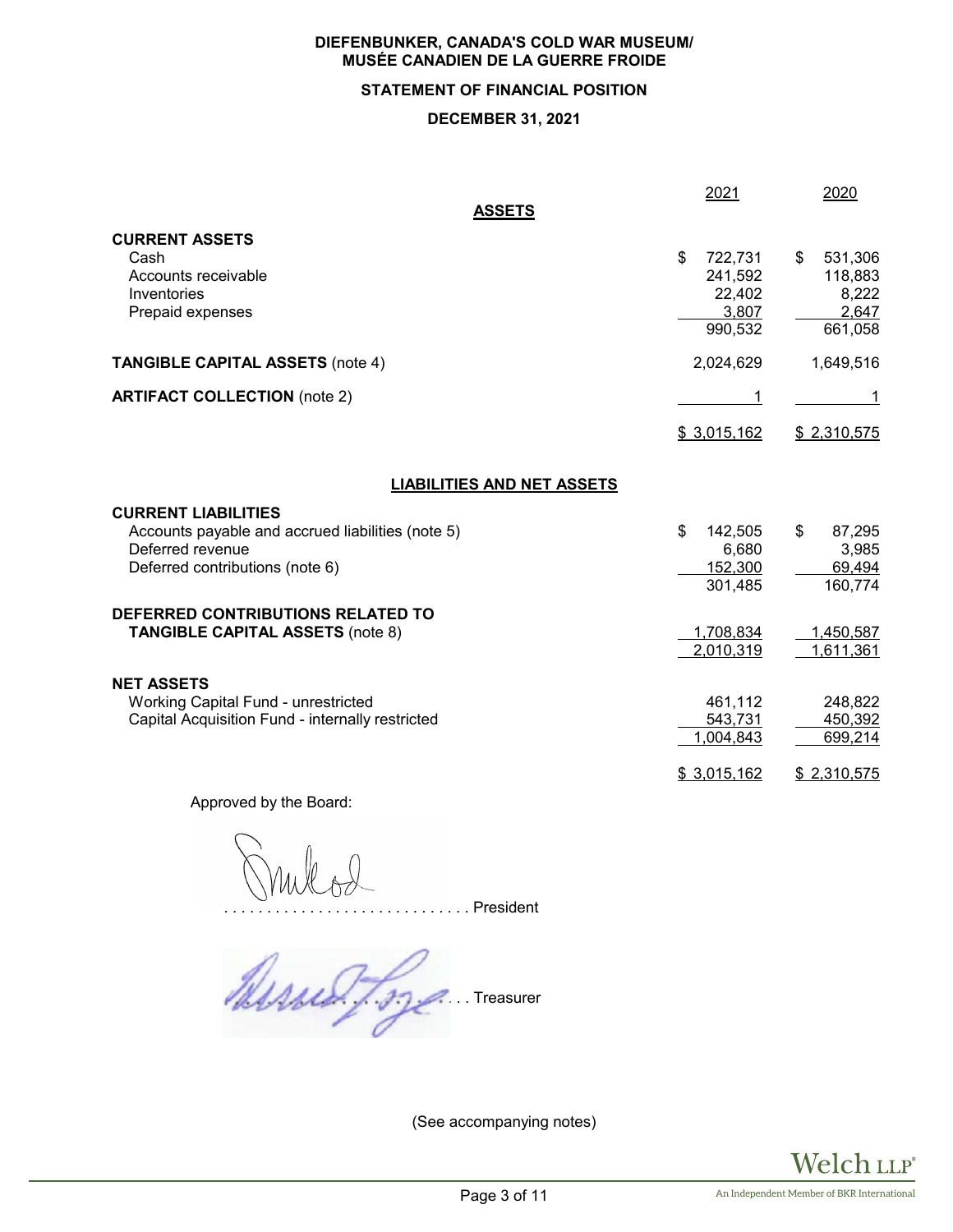# **STATEMENT OF CHANGES IN NET ASSETS**

## **YEAR ENDED DECEMBER 31, 2021**

|                                                                                                            | Working<br>Capital<br>Fund | 2021<br>Capital<br>Acquisition<br>Fund<br>(Internally) |              | 2020          |
|------------------------------------------------------------------------------------------------------------|----------------------------|--------------------------------------------------------|--------------|---------------|
|                                                                                                            | (Unrestricted)             | Restricted)<br>(note 2)                                | Total        | Total         |
| Net assets, beginning of year                                                                              | \$<br>248,822              | 450,392<br>\$                                          | 699,214<br>S | \$<br>604,844 |
| Excess of revenue over expenses                                                                            | 305,629                    |                                                        | 305,629      | 94,370        |
| Interfund transfers (note 2):<br>- Allocation of part of surplus<br>- Net tangible capital asset purchases | (229, 221)<br>135,882      | 229,221<br>(135,882)                                   |              |               |
| Net assets, end of year                                                                                    | 461,112<br>\$              | 543,731<br>\$                                          | \$1,004,843  | 699,214<br>\$ |

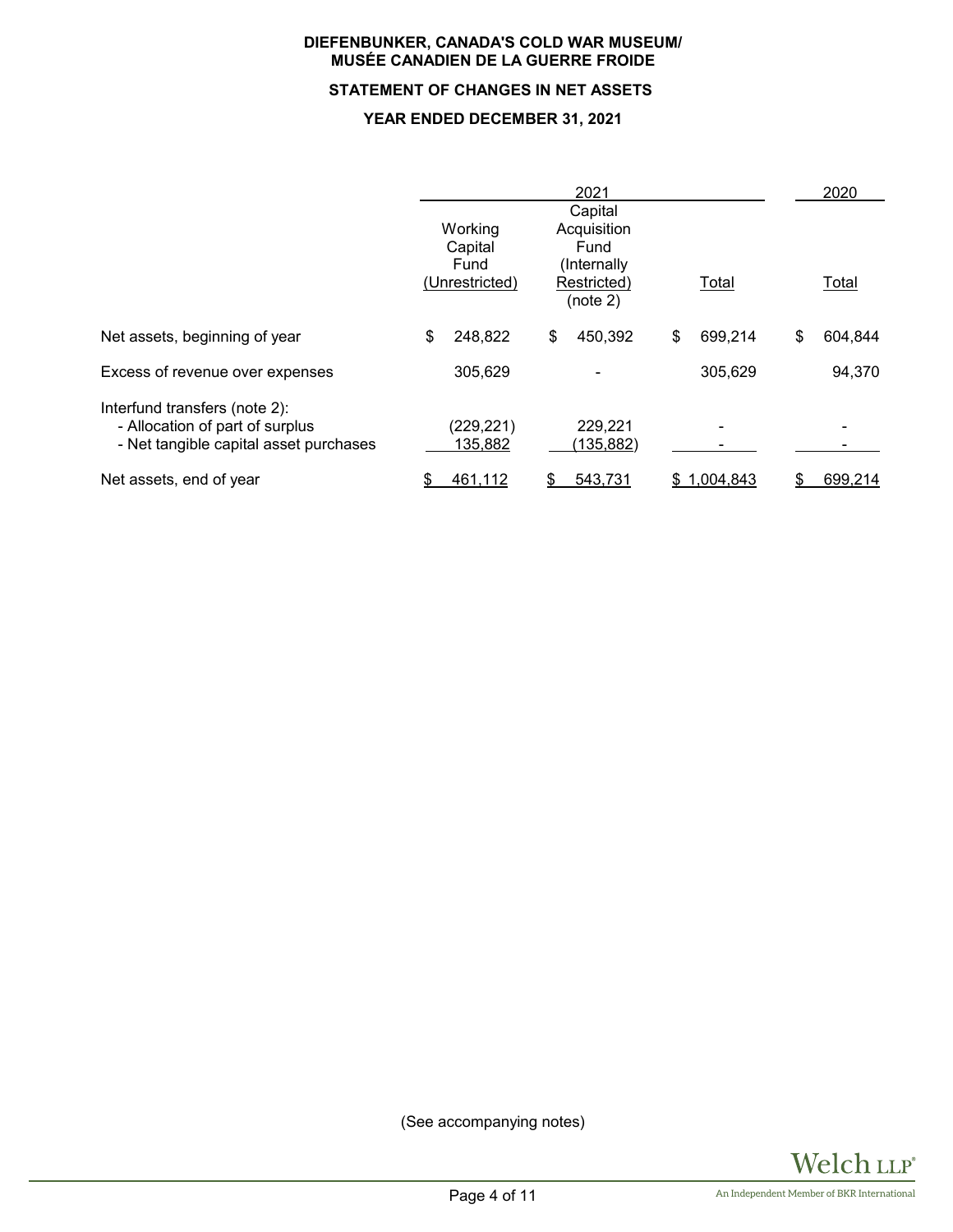# **STATEMENT OF OPERATIONS**

## **YEAR ENDED DECEMBER 31, 2021**

|                                                                    | 2021          | 2020          |
|--------------------------------------------------------------------|---------------|---------------|
| <b>Revenue</b>                                                     |               |               |
| Operating grants                                                   | 462,297       | 518,469<br>\$ |
| Museum tours                                                       | 258,623       | 191,935       |
| Government subsidies (note 7)                                      | 196,318       | 292,840       |
| <b>Facilities rental</b>                                           | 95,894        | 65,831        |
| <b>Employment grants</b>                                           | 76,885        | 52,456        |
| Deferred contributions related to tangible capital assets (note 8) | 59,333        | 52,554        |
| Museum Assistance Program (MAP) (note 6)                           | 44,946        | 55,056        |
| Museum store                                                       | 25,779        | 24,349        |
| Special program fees and miscellaneous income                      | 3,781         | 23,659        |
| Donation and fundraising (note 9)                                  | 2,951         | 13,644        |
|                                                                    | 1,226,807     | 1,290,793     |
| <b>Expenses</b>                                                    |               |               |
| Salaries and benefits                                              | 570,759       | 704,120       |
| Amortization                                                       | 78,348        | 67,581        |
| Repairs and maintenance                                            | 64,906        | 62,620        |
| <b>Utilities</b>                                                   | 49,643        | 60,081        |
| Professional fees                                                  | 32,052        | 40,274        |
| Office                                                             | 28,397        | 29,074        |
| Human resources support                                            | 21,497        | 43,620        |
| Museum store                                                       | 18,371        | 14,636        |
| Insurance                                                          | 15,046        | 16,279        |
| Museum exhibits and services                                       | 14,155        | 14,876        |
| Marketing                                                          | 13,465        | 129,474       |
| Bank charges and interest                                          | 8,481         | 6,766         |
| Rental                                                             | 2,347         | 3,504         |
| Travel and meetings                                                | 1,991         | 1,836         |
| Bad debt                                                           | 1,720         | 1,682         |
|                                                                    | 921,178       | 1,196,423     |
| <b>Excess of revenue over expenses</b>                             | 305,629<br>\$ | 94,370<br>\$  |

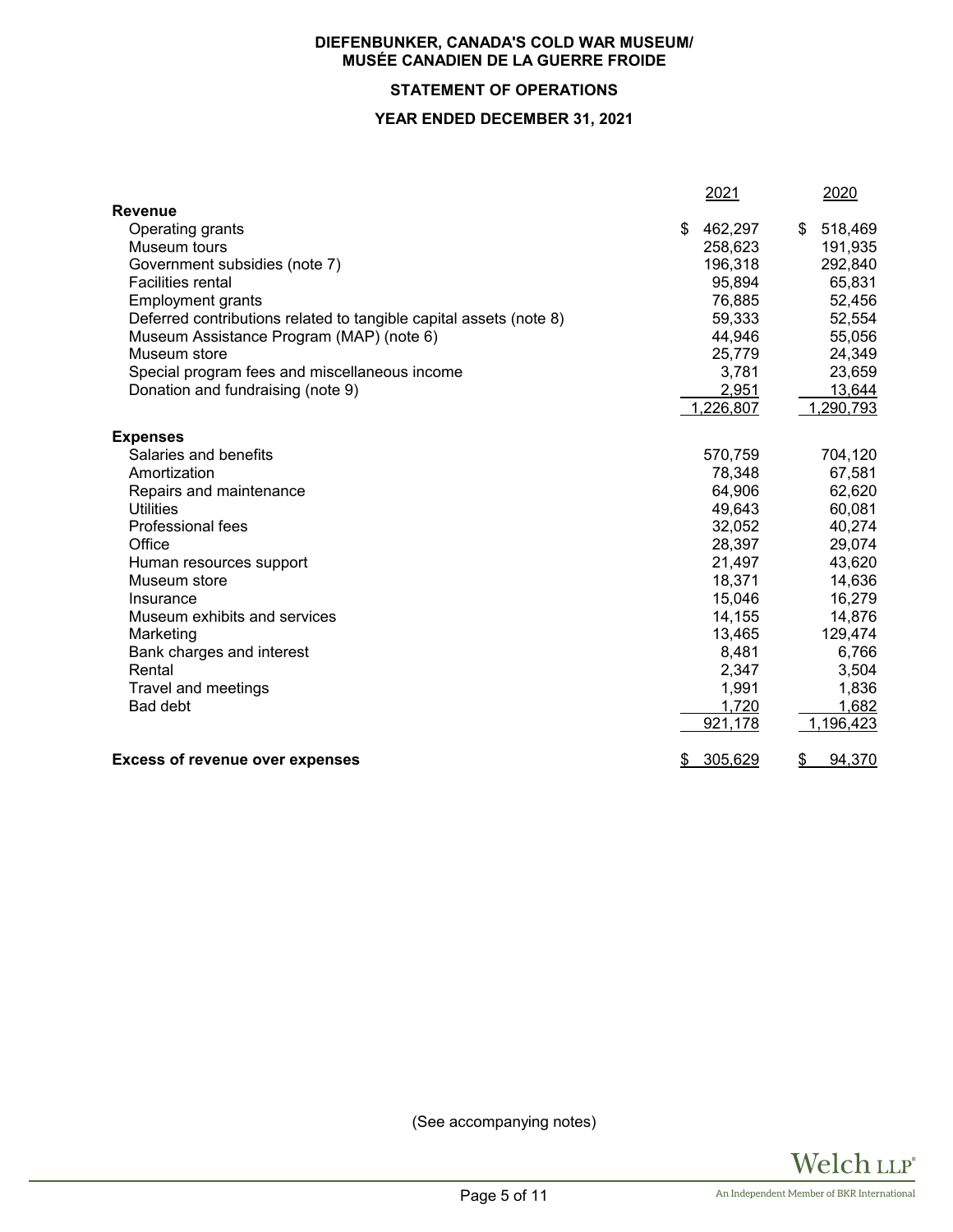# **STATEMENT OF CASH FLOWS**

## **YEAR ENDED DECEMBER 31, 2021**

|                                                                | 2021          | 2020          |
|----------------------------------------------------------------|---------------|---------------|
| Cash provided by (used for)                                    |               |               |
| <b>Operating activities</b><br>Excess of revenue over expenses | \$<br>305,629 | \$<br>94,370  |
|                                                                |               |               |
| Items not affecting cash:                                      |               |               |
| Amortization                                                   | 78,348        | 67,581        |
| Amortization of deferred contributions related to              |               |               |
| tangible capital assets                                        | (59, 333)     | (52, 554)     |
|                                                                | 324,644       | 109,397       |
| Change in level of:                                            |               |               |
| Accounts receivable                                            | (122, 709)    | (66, 842)     |
| Inventories                                                    | (14, 180)     | (85)          |
| Prepaid expenses                                               | (1, 160)      | 436           |
| Accounts payable and accrued liabilities                       | 55,210        | (12, 954)     |
| Deferred revenue                                               | 2,695         | (3, 193)      |
| Deferred contributions                                         | 82,806        | 59,253        |
|                                                                | 327,306       | 86,012        |
| <b>Investing activities</b>                                    |               |               |
| Tangible capital asset purchases                               | (453, 461)    | (190, 200)    |
|                                                                |               |               |
| <b>Financing activities</b>                                    |               |               |
| Contributions received for capital improvements                | 317,580       | 132,607       |
|                                                                |               |               |
| Increase in cash                                               | 191,425       | 28,419        |
| Cash at beginning of year                                      | 531,306       | 502,887       |
|                                                                |               |               |
| Cash at end of year                                            | \$<br>722,731 | \$<br>531,306 |

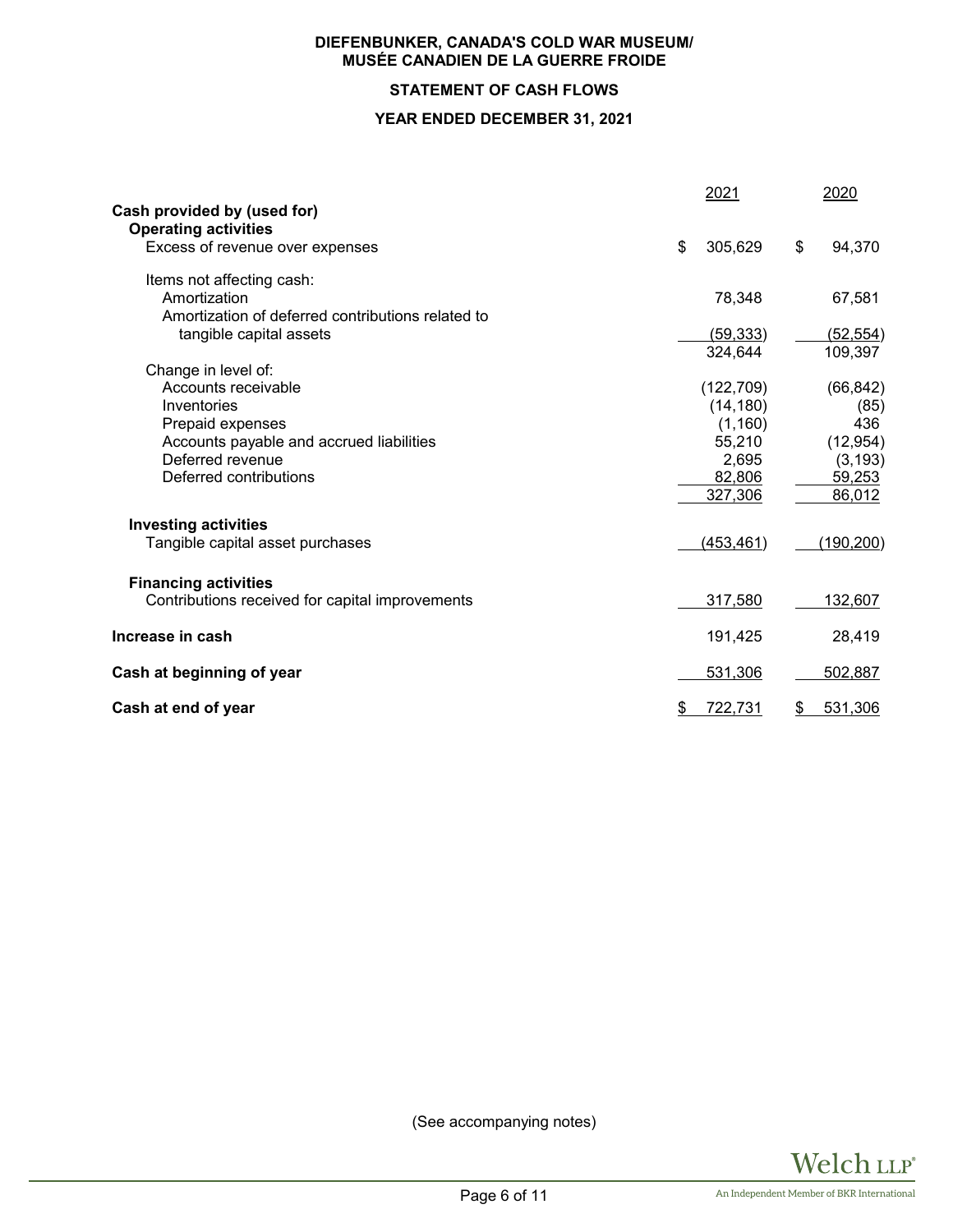#### **NOTES TO FINANCIAL STATEMENTS**

#### **YEAR ENDED DECEMBER 31, 2021**

## 1. **PURPOSES OF THE ORGANIZATION**

The Museum was formed to increase throughout Canada and the world, an interest in, and an understanding of, the Cold War by preserving the Diefenbunker as a National Historical Site and operating a Cold War Museum.

The Diefenbunker, Canada's Cold War Museum/Musée canadien de la guerre froide was incorporated under the Canada Corporations Act in November 1997 without share capital as a not-for-profit organization and was continued under the Canada Not-for-profit Corporations Act on September 5, 2014. The Museum is a registered charity under the Income Tax Act; hence, it is exempt from paying income taxes pursuant to Section 149 of the Income Tax Act.

## 2. **SIGNIFICANT ACCOUNTING POLICIES**

These financial statements have been prepared in accordance with Canadian accounting standards for not-for-profit organizations and include the following significant accounting policies:

#### *Financial instruments*

#### i) *Measurement of financial instruments*

All financial assets and liabilities are initially recognized at fair value and are subsequently measured at cost or amortized cost.

#### ii) *Transaction costs*

Transaction costs associated with the acquisition and disposal of investments are included in the carrying amount of the investments, where applicable.

#### *Inventories*

Inventory consists of items held for resale at the Museum store. The Museum store's inventory is stated at the lower of cost and net realizable value and is determined on a first-in, first-out basis.

#### *Tangible capital assets and amortization*

Tangible capital assets are stated at acquisition cost. Amortization is recorded on a declining balance basis using the following annual rates, provided at one-half the annual rates in the years of acquisition and disposition:

| Building and improvements | 4%         |
|---------------------------|------------|
| Furniture and equipment   | <b>20%</b> |
| Computer equipment        | .55%       |
| Computer software         | 100%       |

Contributions received specifically for the acquisition of tangible capital assets are deferred and amortized using the same basis as the respective asset.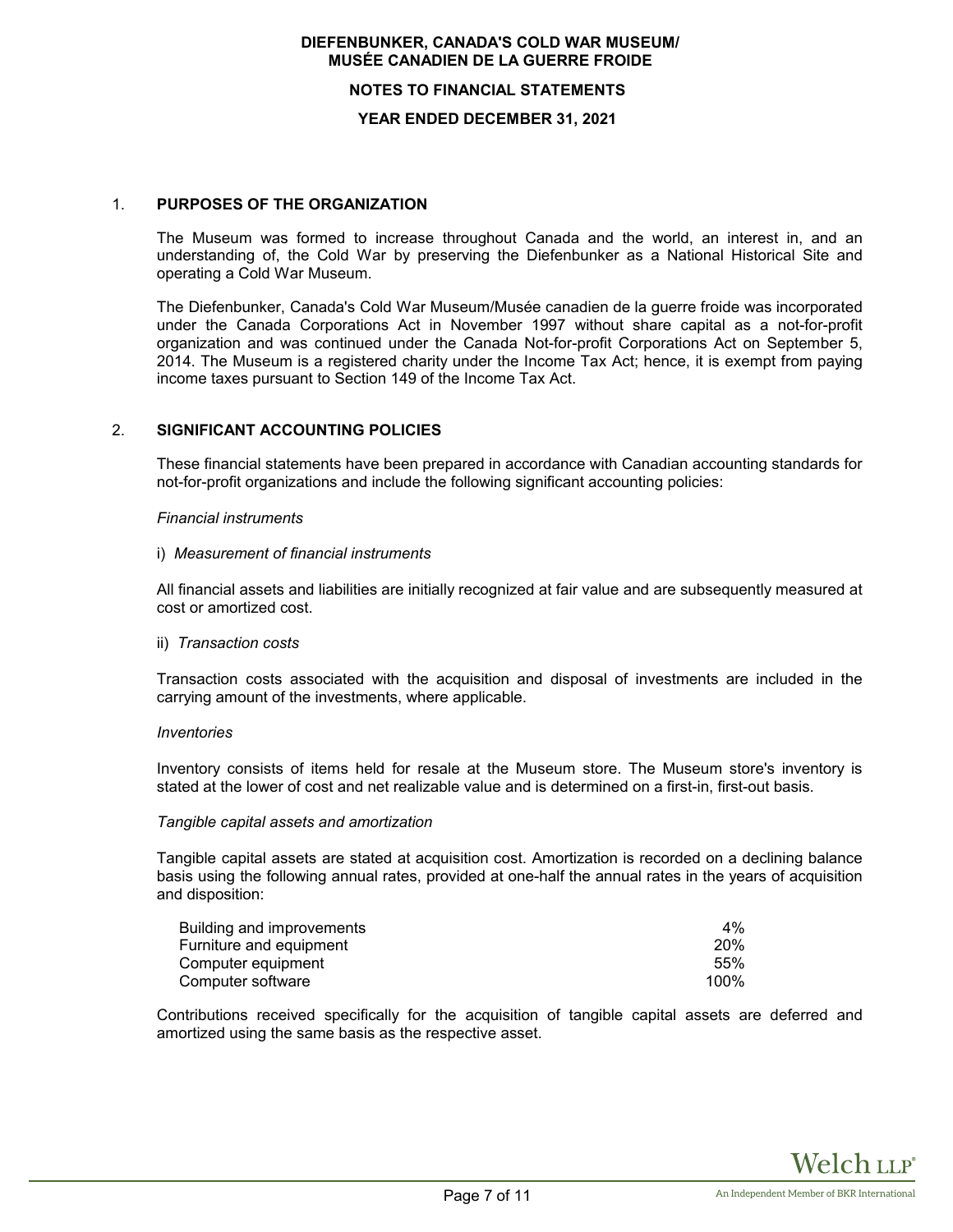#### **NOTES TO FINANCIAL STATEMENTS - Cont'd.**

#### **YEAR ENDED DECEMBER 31, 2021**

## 2. **SIGNIFICANT ACCOUNTING POLICIES** *-* Cont'd*.*

#### *Contributed services and materials*

Contributed services and materials are recognized in the financial statements at fair market value (see note 9 for details).

Volunteers contribute hundreds of hours per year to assist in the operations of the Museum. Contributed labour is not recognized in the financial statements due to the difficulty in determining its fair value.

#### *Artifact collection*

The Museum's collection consists of Cold War artifacts and is recorded at a nominal value of \$1 due to the practical difficulties in determining a meaningful value for this asset. The Museum acquires some of its artifacts through purchase or by in-kind donations. Items purchased for the collection are recorded as an expense on the statement of operations in the year of acquisition. In-kind artifact donations are recorded as revenues and expenses in the statement of operations at their appraised value.

#### *Revenue recognition*

The Museum follows the deferral method of accounting for contributions. Restricted contributions are recognized as revenue in the year in which the related expenditures are incurred. Unrestricted contributions are recognized as revenue when received or receivable if the amount to be received can be reasonably estimated and collection is reasonably assured. Grants received specifically for the acquisition of depreciable tangible capital assets are deferred and amortized using the same basis as the respective asset.

The principal sources of revenue and their respective recognition policies are as follows:

- Museum tour and hospitality services revenue is recognized as services are provided;
- Museum store sales are recognized when sales are made;
- Facilities rental revenue is recognized when the rental agreement is fulfilled;
- Donations and fundraising revenue is recognized as revenue when received; and
- All other revenue is recognized when received or receivable, if the amount to be received can be reasonably estimated and collection is reasonably assured.

## *Internally restricted fund*

The purpose of the capital acquisition fund is to build a reserve for capital projects relating to the building as needed to ensure that building is in good condition at all times for receiving visitors. During the year, \$93,339 (2020 - \$38,186) was transferred from the working capital fund to the capital fund. This amount is calculated as 75% of current year excess of revenue over expenses, less net capital asset purchases.

#### *Use of estimates*

The preparation of financial statements in conformity with Canadian accounting standards for not-forprofit organizations requires management to make estimates and assumptions that affect the reported amounts of assets and liabilities and disclosure of contingent assets and liabilities at the date of the financial statements and the reported amounts of revenue and expenses during the reporting period. Significant estimates include the valuation of inventory, the determination of accrued receivables and the collectibility of accounts receivable, the fair value of contributed artifacts, the estimated useful life of tangible capital assets, and accrued liabilities. Actual results could differ from these estimates and adjustments are made to the statement of operations as appropriate in the year they become known.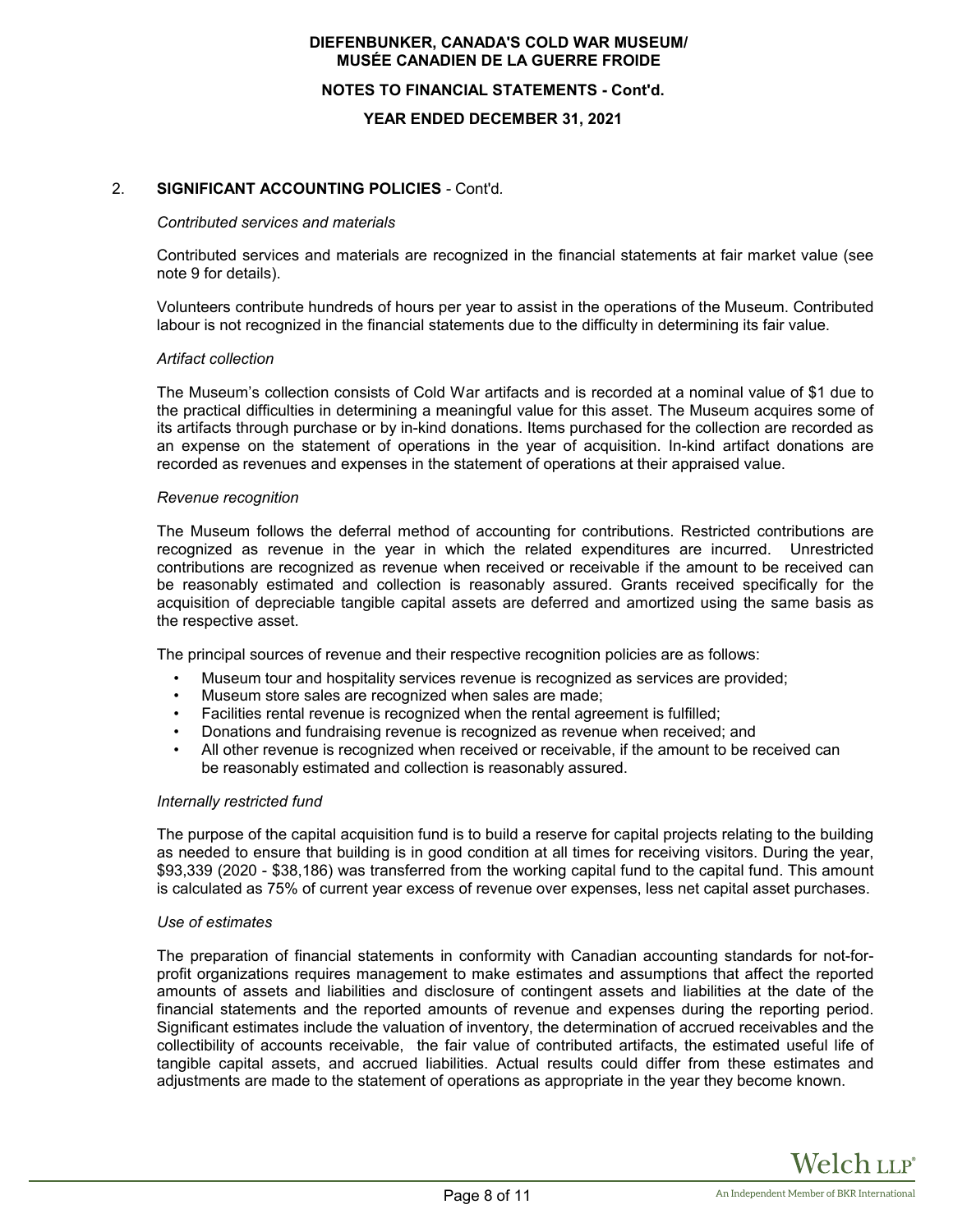## **NOTES TO FINANCIAL STATEMENTS - Cont'd.**

## **YEAR ENDED DECEMBER 31, 2021**

## 3. **FINANCIAL INSTRUMENTS**

The Museum is exposed to various risks through its financial instruments. The following analysis provides a measure of the Museum's risk exposure and concentrations.

The Museum does not use derivative financial instruments to manage its risks.

#### *Credit risk*

The Museum is exposed to credit risk resulting from the possibility that parties may default on their financial obligations. The Museum's maximum exposure to credit risk represents the sum of the carrying value of its cash and its accounts receivable. The Museum's cash is deposited with a Canadian chartered bank and as a result, management believes the risk of loss on these items to be remote. The Museum manages its credit risk by reviewing accounts receivable aging monthly and following up on outstanding amounts. Management believes that all accounts receivable at year end will be collected and that a provision for uncollectible amounts is not considered necessary.

#### *Liquidity risk*

Liquidity risk is the risk that the organization cannot meet a demand for cash or fund its obligations as they become due. The Museum meets its liquidity requirements by preparing and monitoring detailed forecasts of cash flow from operations, anticipated investing and financing activities and holding assets that can be readily converted into cash.

#### *Market risk*

Market risk is the risk that the fair value or future cash flows of a financial instrument will fluctuate because of changes in market prices. Market risk is comprised of currency risk, interest rate risk and other price risk.

## i) *Currency risk*

Currency risk refers to the risk that the fair value of instruments or future cash flows associated with the instruments will fluctuate relative to the Canadian dollar due to changes in foreign exchange rates.

The Museum's financial instruments are all denominated in Canadian dollars and it transacts primarily in Canadian dollars. As a result, management does not believe it is exposed to significant currency risk.

#### ii) *Interest rate risk*

Interest rate risk refers to the risk that the fair value of financial instruments or future cash flows associated with the instruments will fluctuate due to changes in market interest rates.

The Museum's exposure to interest rate risk arises from its saving account that earns interest at the market rate.

#### iii) *Other price risk*

Other price risk refers to the risk that the fair value of financial instruments or future cash flows associated with the instruments will fluctuate because of the changes in market prices (other than those arising from currency risk or interest rate risk), whether those changes are caused by factors specific to the individual instrument or its issuer or factors affecting all similar instruments traded in the market. Since the Museum does not have investments in marketable securities, it is not exposed to other price risk.

## *Changes in risk*

There have been no significant changes in the Museum's risk exposures from the prior year.

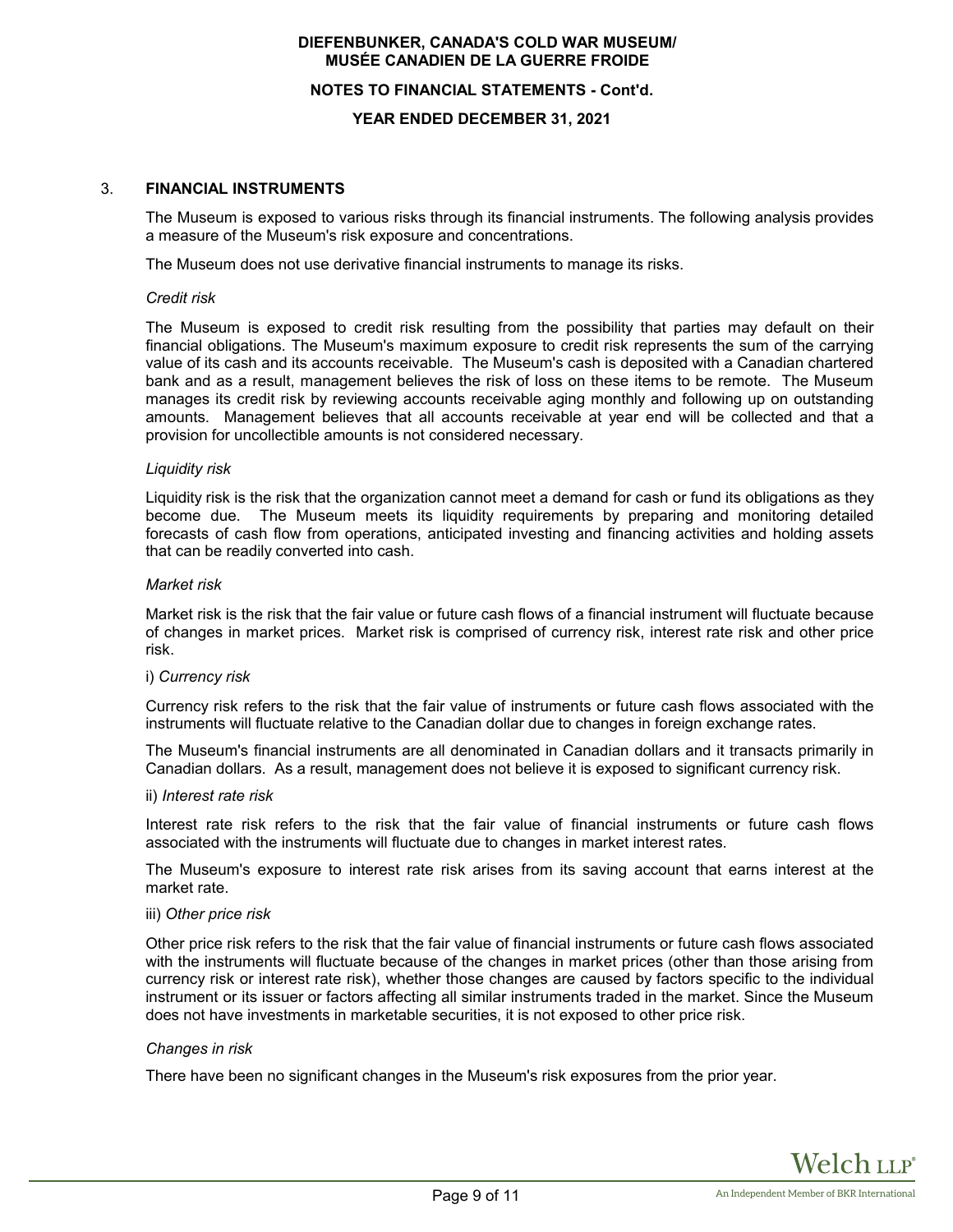## **NOTES TO FINANCIAL STATEMENTS - Cont'd.**

## **YEAR ENDED DECEMBER 31, 2021**

## 4. **TANGIBLE CAPITAL ASSETS**

Tangible capital assets are comprised of:

|                                    |                                     | 2021          | 2020      |                             |  |  |
|------------------------------------|-------------------------------------|---------------|-----------|-----------------------------|--|--|
|                                    | Accumulated<br>Cost<br>amortization |               | Cost      | Accumulated<br>amortization |  |  |
| Land                               | \$                                  | \$            | \$        | \$                          |  |  |
| <b>Buildings</b>                   | 128,710                             | 31.531        | 128,710   | 27,482                      |  |  |
| Building retrofit and improvements | 2,503,581                           | 621,461       | 2,066,760 | 560,889                     |  |  |
| Furniture and equipment            | 222,954                             | 190,354       | 222,954   | 182,204                     |  |  |
| Computer equipment                 | 65,388                              | 52,698        | 48.748    | 47,169                      |  |  |
| Computer software                  | 27,919                              | 27,880        | 27,919    | 27,832                      |  |  |
|                                    | 2,948,553                           | \$<br>923,924 | 2,495,092 | 845,576                     |  |  |
| Accumulated amortization           | 923,924                             |               | 845,576   |                             |  |  |
|                                    | \$2,024,629                         |               | 1,649,516 |                             |  |  |

# 5. **GOVERNMENT REMITTANCES PAYABLE**

Included in accounts payable and accrued liabilities are \$2,224 (2020 - \$2,221) in government remittances payable.

## 6. **DEFERRED CONTRIBUTIONS**

Deferred contributions represent restricted project funding received from governments, government agencies and other sources that are related to expenses to be incurred in subsequent years:

| Contributions                                                | Beginning<br>balance | Contributions<br>received/<br>receivable<br>in the year |    | Recognized<br>in the year | Ending<br>balance |
|--------------------------------------------------------------|----------------------|---------------------------------------------------------|----|---------------------------|-------------------|
| <b>Employment and Social</b><br>Development Canada           | \$<br>5,129          | \$                                                      | \$ | (5, 129)                  | \$                |
| Association des Communauties<br>Francophones d'Ottawa (ACFO) | 9,125                |                                                         |    | (9, 125)                  |                   |
| Canadian Heritage - Museum<br>Assistance Program (MAP)       | 44,946               | 100,000                                                 |    | (44, 946)                 | 100,000           |
| Plumbing refurbishment                                       | 10,294               |                                                         |    | (10, 294)                 |                   |
| Ontario Trillium Foundation                                  |                      | 52,300                                                  |    |                           | 52,300            |
|                                                              | \$<br>69.494         | \$<br>152,300                                           | S  | (69,494)                  | \$<br>152,300     |

The amount recognized in the year is included in the Operating grants or Museum Assistance Program.